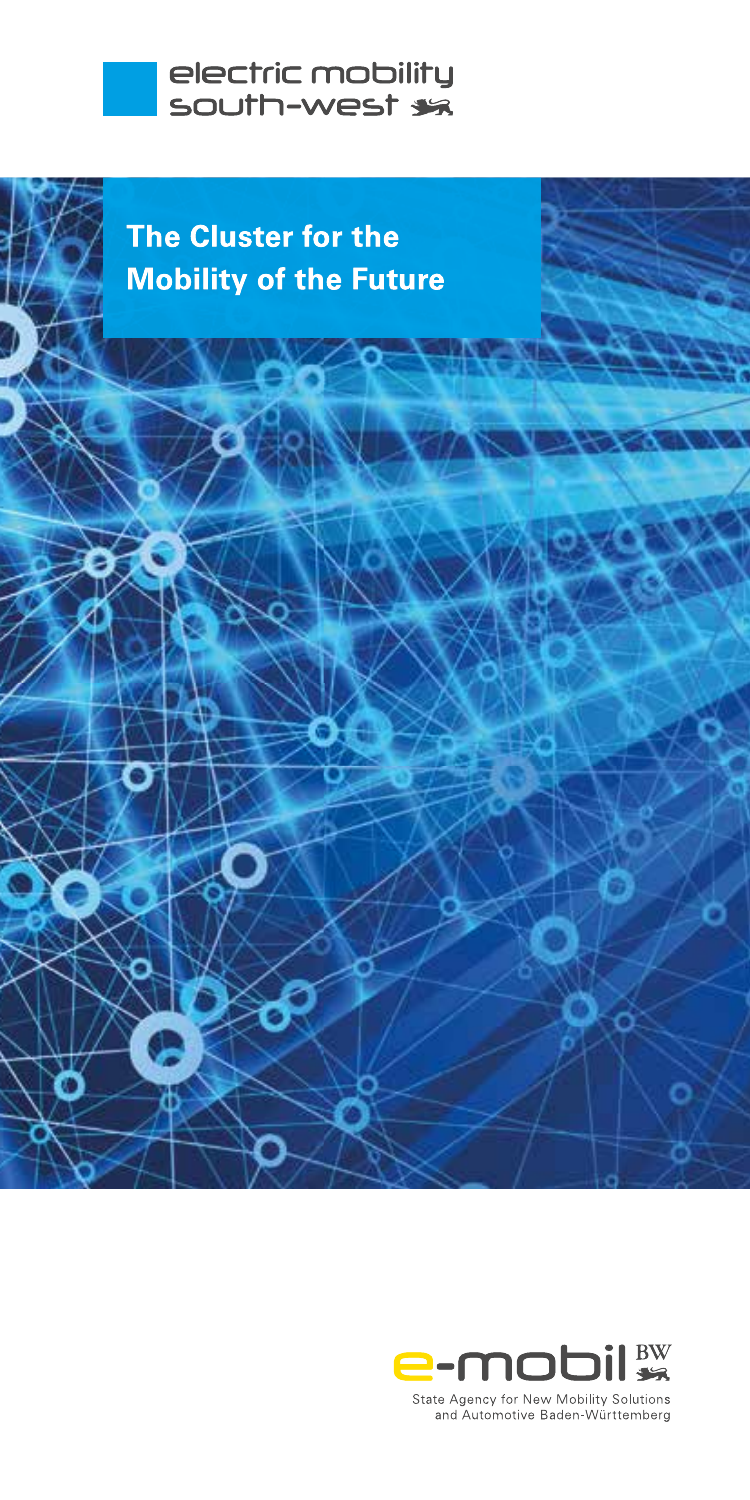

# **Your way to Cluster Electric Mobility South-West**

Membership is open to interested and committed players from industry and research, who have a location in Baden-Württemberg. In addition, it is possible to participate in cooperations with Cluster Electric Mobility South-West as a partner.

We look forward to getting in touch with you.

For more information and questions you might have concerning Cluster Electric Mobility South-West, please contact the cluster management team of State Agency for New Mobility Solutions and Automotive Baden-Württemberg e-mobil BW GmbH.



Katja Gicklhorn Phone: +49 711 892385-21 katja.gicklhorn@e-mobilbw.de



**Cluster Elektromobilität Süd-West c/o e-mobil BW GmbH** State Agency for New Mobility Solutions and Automotive Baden-Württemberg

Leuschnerstraße 45 I 70176 Stuttgart, Germany Phone +49 711 892385-0 I Fax +49 711 892385-49 esw-cluster@e-mobilbw.de

bvdm.



© derrrek/istockphoto